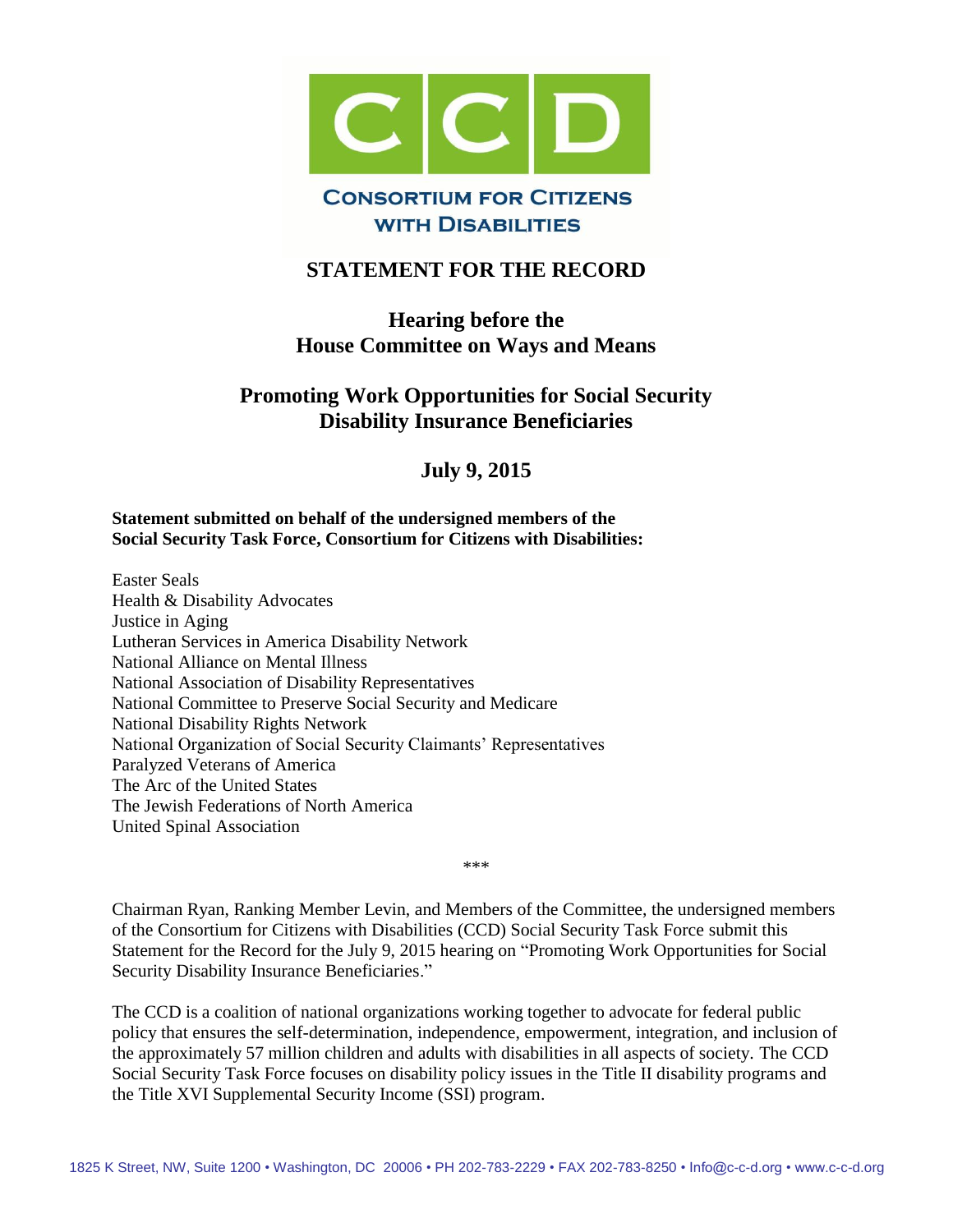#### **Congress Must Ensure the Financial Future of Social Security Benefits**

Our nation's Social Security system insures nearly all American workers and their families for retirement and in the event that a worker experiences a qualifying disability, or dies. As part of this system, Social Security Disability Insurance (SSDI) provides modest but vital financial assistance to approximately 11 million Americans. SSDI helps beneficiaries with disabilities and their families to meet their everyday needs -- keeping a roof over their heads, putting food on the table, paying for out-of-pocket medical and disability-related expenses, and paying for other basic living expenses.

The CCD Social Security Task Force strongly supports efforts to help beneficiaries to obtain and maintain employment to expand economic opportunity and promote self-determination, independence, empowerment, integration, and inclusion. Improving the SSDI program work incentives and providing better employment supports and services is an essential part of these efforts. Below, we provide highlights of the many recommendations for strengthening SSDI work incentives that the CCD Social Security Task Force has made over the last several decades.

With the impending depletion of the Disability Insurance (DI) Trust Fund, beneficiaries face a 20 percent across-the-board benefit cut in just over one year. Given the critical role that SSDI plays in the lives of beneficiaries and their families, our longtime position is that limiting coverage or eligibility or cutting benefits will harm beneficiaries and their families, and will not help anyone to work. **What is needed is a guarantee that SSDI will be maintained through reallocation, without cutting coverage, eligibility, or benefits, to ensure continued benefits through 2034.**

Congress has known for nearly two decades that Social Security's DI Trust Fund will need to be replenished by 2016. The need for action now is no surprise, but stems from long-term demographic trends including an aging workforce now in its disability-prone years, and an increase in work by women that has led to an increase in women's eligibility for Social Security including SSDI based on their own work records.

Reallocation will ensure that SSDI is available to both current and future beneficiaries, including the 7 in 10 SSDI beneficiaries who are age 50 and older. SSDI benefits average just under \$40 per day for workers with disabilities. Benefits make up the majority of income for 4 out of 5 beneficiaries and provide the sole source of income for 1 in 3 beneficiaries. The impact of any reduction in benefits could be truly devastating.

Congress needs to act expeditiously, as it has done many times in the past, to reallocate existing payroll taxes between Social Security's DI and Old-Age and Survivors' Insurance (OASI) funds. Last year, using data from the 2014 Social Security Trustees Report, Social Security's actuaries found that both trust funds would be able to pay full scheduled benefits through 2033 by temporarily raising the 1.8 percent DI share of the current 12.4 percent Social Security payroll contribution to 2.8 percent in 2015 and 2016, and then gradually reducing it back to 1.8 percent by 2025. Congress has reallocated between Social Security's funds in this manner about equally in both directions to keep the system on an even reserve ratio -- 6 times using a narrow definition of reallocation, and 11 times using a broader definition of reallocation. As outlined last year by the actuaries, reallocation does not require any new taxes and would maintain the long-term solvency of the combined Social Security trust funds for approximately 18 years.

A reallocation that equalizes Social Security's trust funds – without any accompanying cuts to Social Security coverage, eligibility, or benefits – is the common sense, responsible solution that Congress should enact promptly. Such a reallocation is needed to keep Social Security's promise to the more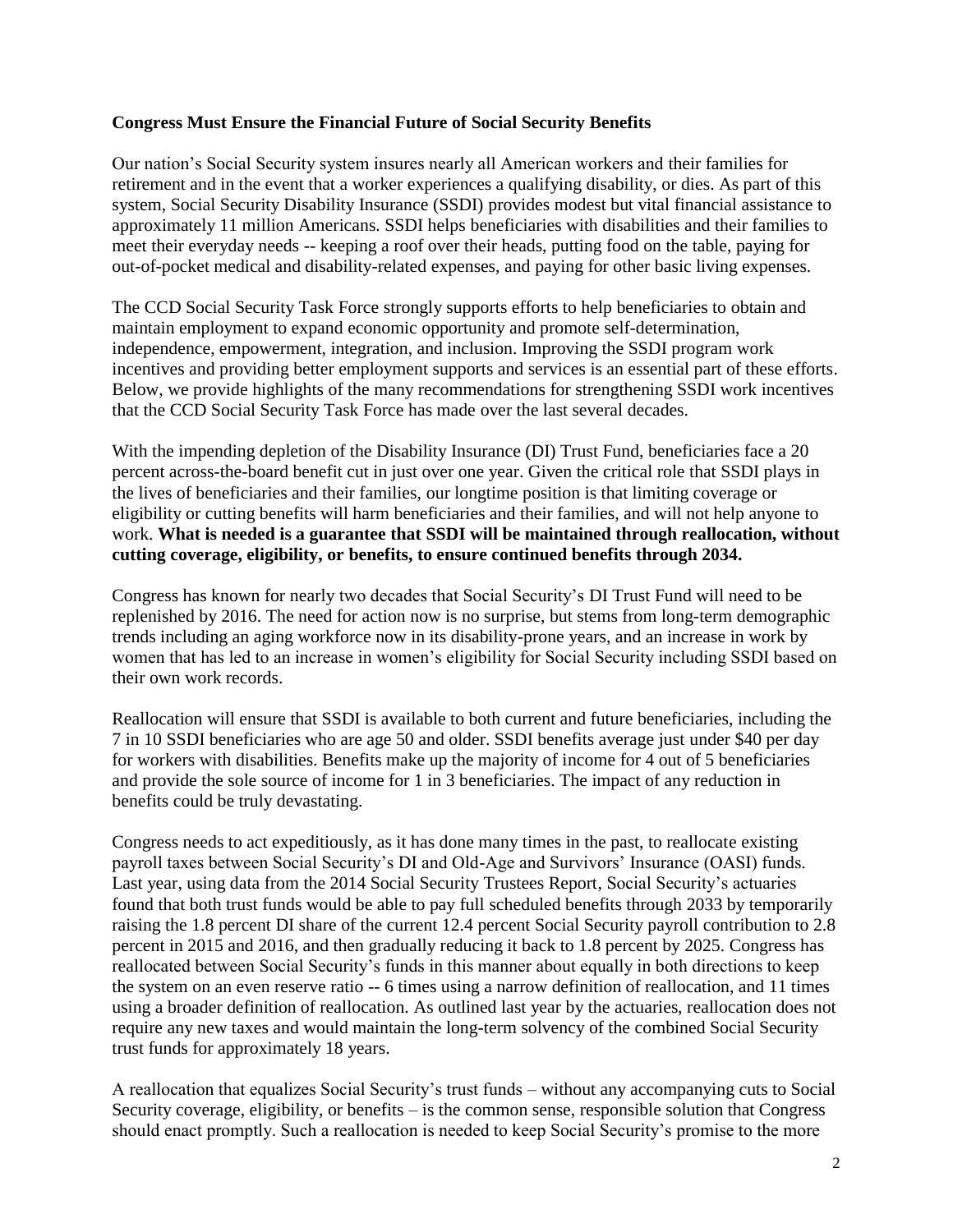than 165 million Americans who currently contribute to the system and the nearly 11 million Americans who currently receive SSDI benefits.

## **CCD Recommendations for Improving Employment Opportunities for SSDI Beneficiaries**

Since CCD's founding in 1973, the Consortium and the CCD Social Security Task Force have developed numerous recommendations for strengthening SSDI. We believe that proposed changes to any program, including SSDI, *must be developed and evaluated by looking beyond budgetary effects to understand the actual impact on people's daily lives now and in the future*. The recommendations below seek to strengthen SSDI to make it work better for people with disabilities and their families.

The CCD Social Security Task Force strongly supports increasing efforts to help people with significant disabilities to work to their fullest potential. The basic structure of the Social Security Title II and SSI disability programs is sound and should be preserved, but much more can be done to increase economic security and employment among current and future beneficiaries. The CCD Social Security Task Force has written extensively and testified before Congress on numerous occasions, regarding the multi-faceted approaches needed to modernize the Social Security disability programs to increase opportunities for beneficiaries to work, to provide support to help people with disabilities remain attached to the labor force, and to deliver the training, services and supports that people with disabilities, including SSDI and SSI beneficiaries, may need to return to work.

The Task Force has developed the following Reform Principles to guide our recommendations.<sup>1</sup>

### **Principle 1: Preserve the basic structure of Social Security's disability programs, including the definition of disability.**

Social Security's disability programs are critical to people with disabilities and their families. Their basic structure is effective and should be preserved. Any efforts to change the Social Security disability programs must protect and expand the effectiveness of these income support programs, as well as protect access to the corresponding health coverage provided through Medicare and Medicaid. Additionally, because the intent of the Social Security disability programs is to provide income support for individuals who do not have the capacity to work, the existing definition of disability is appropriate. The current definition is strict, providing benefits only to individuals with the most significant impairments. The current structure also provides sufficient flexibility to allow for policies that promote employment for beneficiaries who are able to do some work.

#### **Principle 2: Efforts should be made to increase employment opportunities and improve employment outcomes for Social Security disability beneficiaries, but those efforts should not be achieved through any tightening of eligibility criteria for cash benefits and/or narrowing of health care benefits.**

CCD supports new legislative and regulatory proposals that could increase employment opportunities for individuals with disabilities who receive Social Security disability benefits. However, **new initiatives should be funded outside of the Social Security disability benefit structure and should not come at the expense of existing Social Security disability benefits. A top priority for CCD is to retain current eligibility criteria for income support and associated health care** 

 $\overline{a}$ 

<sup>&</sup>lt;sup>1</sup> "Disability Program Reform Principles," CCD Social Security Task Force, March 2012. [http://www.c-c](http://www.c-c-d.org/fichiers/CCD_SS-Disability_Program_Reform_Principles3-2012.pdf)[d.org/fichiers/CCD\\_SS-Disability\\_Program\\_Reform\\_Principles3-2012.pdf.](http://www.c-c-d.org/fichiers/CCD_SS-Disability_Program_Reform_Principles3-2012.pdf)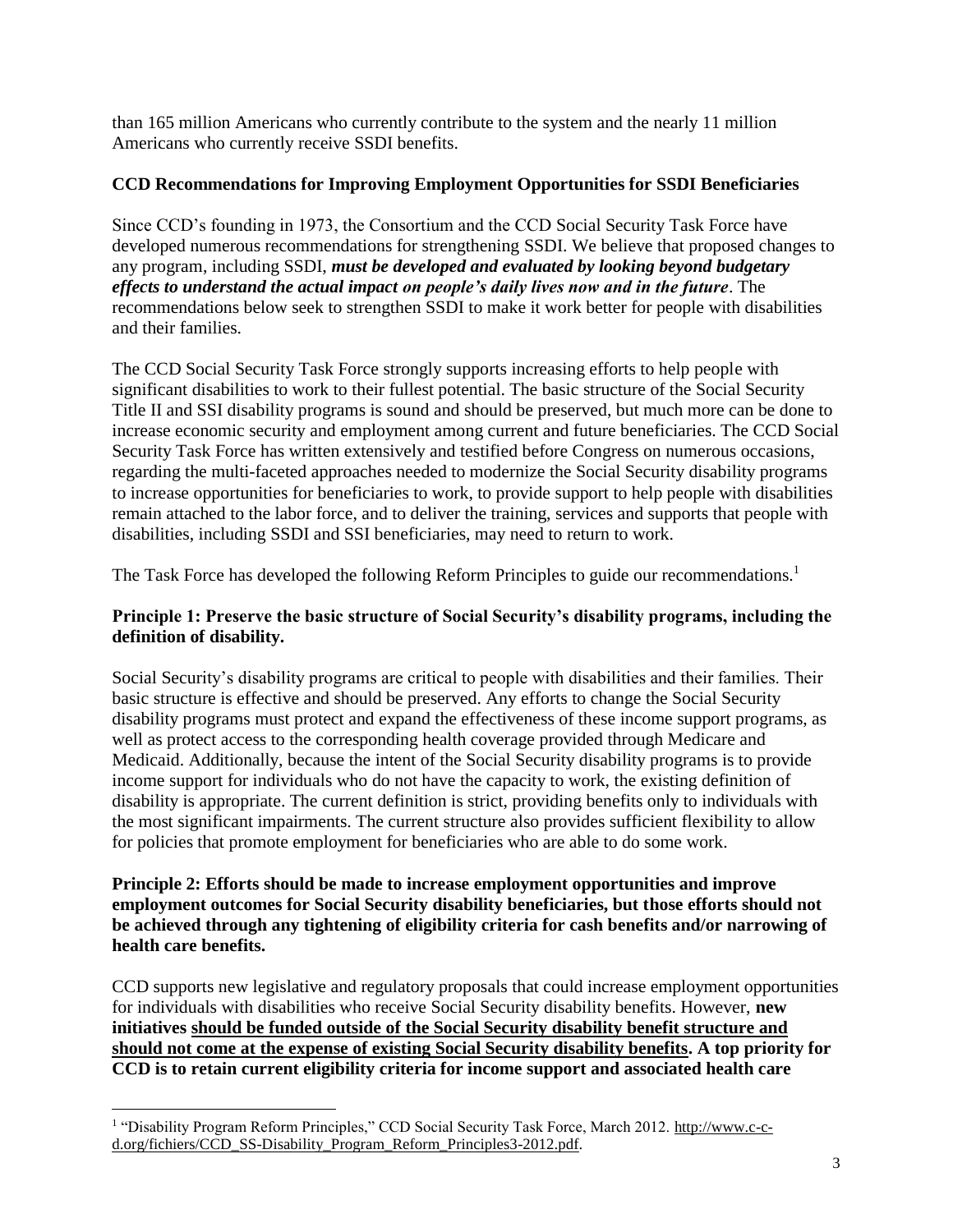#### **benefits while also promoting ways to improve employment outcomes for individuals with disabilities who have the capacity for work.**

Programs designed to allow flexibility for people with disabilities to return to work, including programs authorized under the Ticket to Work and Work Incentives Improvement Act (TWWIIA), should be supported in order to provide Social Security disability beneficiaries with the flexibility they need to return to work. These programs offer people with disabilities the options to try different work opportunities without risk of losing their benefits should a return to work be unsuccessful. Providing individuals with disabilities the opportunities to work up to their capacity without risking the vital income support and health care coverage allows them the chance to increase their independence and self-sufficiency.

### **Principle 3: Given that Social Security disability program beneficiaries have already been found unable to perform substantial gainful activity, participation in work or activities to prepare for work should remain voluntary.**

While it is critical that high-quality employment services be made readily available to all beneficiaries, the person with a disability is in the best position to evaluate his or her own health condition and ability to participate in such activities. Because many people with disabilities face great challenges in returning to work, and because of the significant diversity of disabilities represented within the Social Security disability programs, receipt of Social Security disability benefits should not be conditional on participation in work or work preparation activities. CCD therefore opposes any type of work requirements in the Social Security disability programs, including any requirements that beneficiaries participate in community service, volunteer work, vocational rehabilitation, training, or other pre-employment activities as a condition of receiving benefits or to avoid sanctions.

#### **Principle 4: Eligibility and cash benefits should not be subject to time limits.**

In our experience, even those beneficiaries who eventually attain self-supporting employment may take a long time to do so. Placing arbitrary time limits on benefits could be counterproductive and exacerbate physical or mental health problems. It is also impossible to predict who might be able to work at a self-sustaining level as the course a disability or illness may take is unpredictable and definitely not known ahead of time. For those who are not able to attain a significant level of employment, or not able to do so within the prescribed time frames, a time-limited program would greatly increase the need for repeated applications and adjudications, causing great stress for beneficiaries as well as increased administrative costs for the Social Security Administration. The current policy of conducting continuing disability reviews avoids these problems and additional costs, while ensuring that individuals who no longer qualify for the program have their benefits terminated.

#### **Recommendations for Work Incentives**

Some of our major recommendations for modernizing the Social Security disability program work incentives are discussed below. We believe that these kinds of reforms should be the first line of exploration when considering options for strengthening the Title II and Title XVI disability programs, and have the best chance of increasing employment while ensuring that people with the most significant disabilities do not risk the loss of vital income support.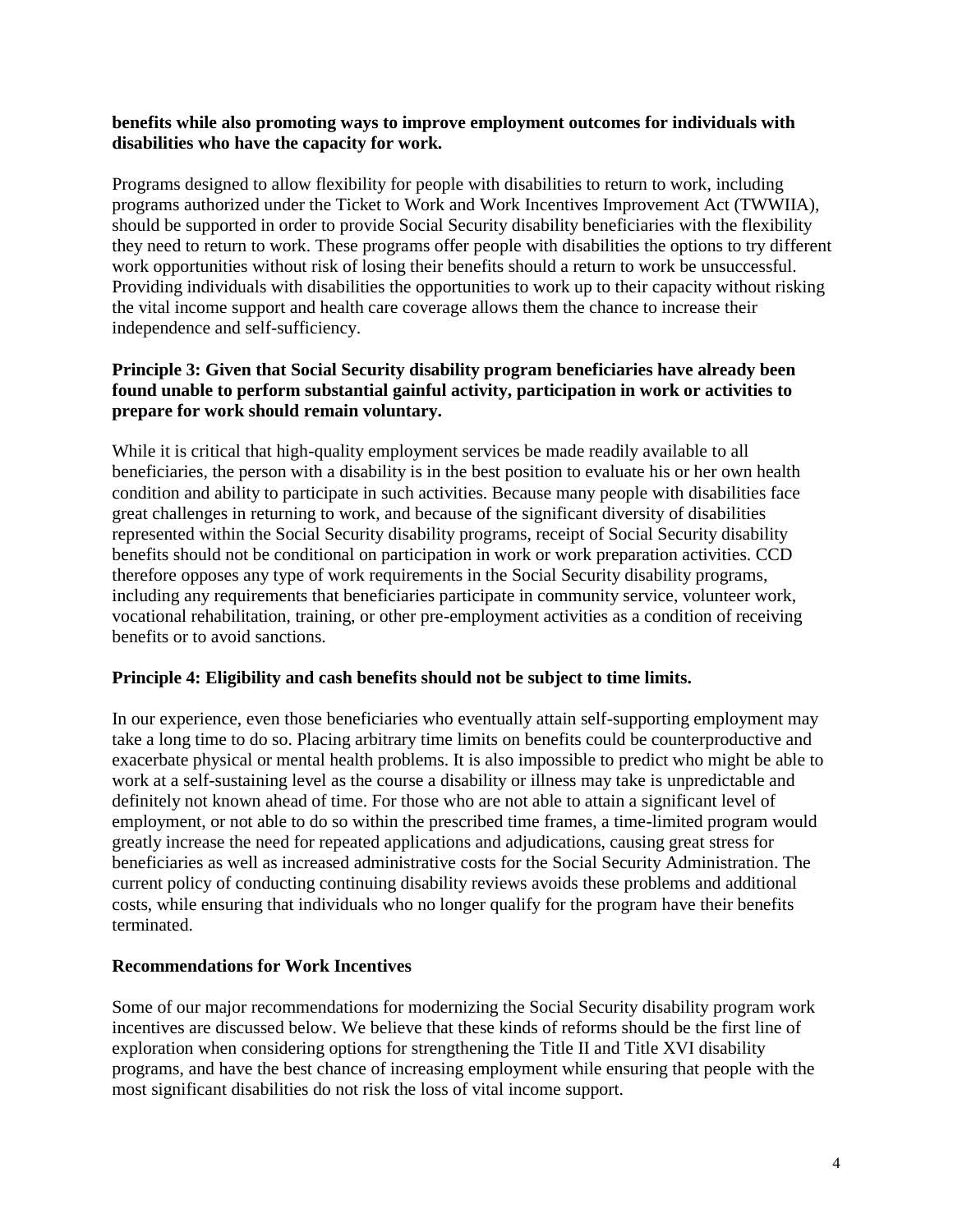As noted above, development of any system to enhance work among SSDI and SSI beneficiaries must start with the needs of beneficiaries and be designed to meet those needs. Although we believe reforms are urgently needed to maximize opportunities for SSDI and SSI beneficiaries to work, we do not expect significant cost savings from these reforms. If cost saving becomes the major driver of Social Security disability program reform, the unintended consequences for current and potential beneficiaries could be severe.

As a general matter, we have serious concerns that people with disabilities could be hurt by implementation of untested proposals. Additionally, certain proposals could have the unintended consequence of actually making it *more* difficult for people with disabilities to obtain employment. We urge thoughtful consideration and testing prior to endorsing or implementing changes to the Social Security disability programs. In addition, we urge caution in considering changes that could cause individuals to lose access to SSDI or SSI benefits.

Further, we believe that modernizing the Social Security disability programs to improve employment outcomes must occur in close coordination with enhancement of a range of other vital supports and services to ensure that workers with disabilities have a fair shot. In our experience working with people with disabilities, a myriad of factors contribute to the high rate of unemployment among beneficiaries with disabilities. These include the systemic lack of access to post-secondary education, employment services, health insurance, long-term supports and services, and paid leave and sick days, as well as the need for easily accessible, reliable transportation and affordable, accessible housing. All of these factors can conspire to trap people with disabilities in a cycle of poverty, and must be considered and addressed in constructing a system to assist beneficiaries with disabilities to achieve greater economic self-sufficiency.

## **A. Decouple access to supports and services from Social Security disability**

As attitudes and expectations regarding people with disabilities have evolved over time, so has our nation's system of programs designed to support people with disabilities to live independently. Though the purpose of the Social Security disability programs is partial wage replacement for people experiencing limited earnings capacity, these programs became the "gateway" for accessing other needed supports and services. Many other important programs use eligibility for Social Security disability benefits to determine eligibility for the other benefits. For example, receiving a disability determination from Social Security and receiving SSI automatically entitles a person to receive Medicaid in most states; similarly, SSDI eligibility confers eligibility for Medicare, after a 24-month wait. While access to healthcare via Medicare and Medicaid should not be jeopardized in any way for SSDI and SSI beneficiaries, we believe there should be pathways to accessing public health insurance for all individuals with disabilities, without needing to apply and be found eligible for income support benefits (whether needed or not) as a prerequisite to accessing the services and supports they need.

## **B. Strengthen the Social Security work incentives**

The CCD Social Security Task Force highlights the following recommendations to provide greater support to allow beneficiaries to work to their fullest capacity. These represent some of our key recommendations over the years, but are by no means comprehensive.

## **Renew SSA's Title II demonstration authority.**

SSDI beneficiaries face a complex set of rules regarding earnings, and, in the case of concurrent beneficiaries who receive SSDI and SSI, regarding assets as well. Demonstrations allow SSA to test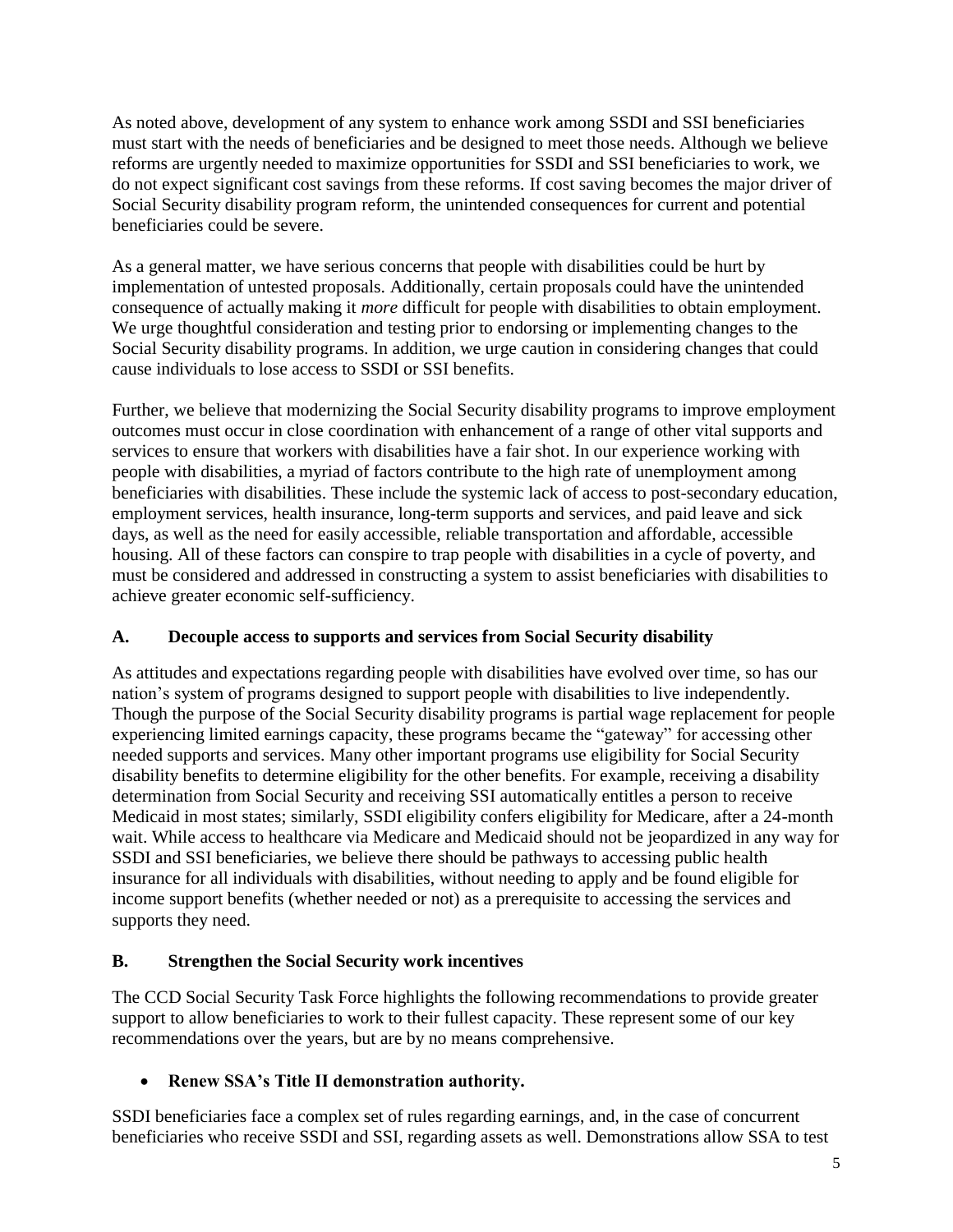additional ways to help beneficiaries navigate the system and can provide important information about effective strategies for assisting beneficiaries in attempting to work or return to work. Currently, SSA has demonstration authority for its Title XVI programs, but demonstration authority for the Title II programs expired in 2005. Congress should extend SSA's Title II demonstration authority and should include the same protections for beneficiaries included in the Title XVI demonstration authority.

The CCD Social Security Task Force has principles for Title II demonstrations, available at:

### [http://c-c-d.org/fichiers/CCD\\_SS-Disability\\_Demonstration\\_Principles-Final-1-14.pdf](http://c-c-d.org/fichiers/CCD_SS-Disability_Demonstration_Principles-Final-1-14.pdf)

### **Ensure continuation of the Work Incentive Planning and Assistance (WIPA) and Protection and Advocacy for Beneficiaries of Social Security (PABSS) programs.**

WIPA and PABSS, established in 1999, provide critically important employment services that help beneficiaries of Social Security's SSDI and SSI disability programs attain greater economic selfsufficiency. WIPA grants go to local non-profits and other agencies to support outreach, education, and benefits planning services for SSI and SSDI beneficiaries about work incentives and services for finding, maintaining, and advancing in employment. WIPA grantees inform beneficiaries about the impact that employment will have on their disability income and medical coverage, and address many of the real fears that individuals have about going to work at the risk of losing health coverage. PABSS provides a wide range of services to SSI and SSDI beneficiaries. This includes information and advice about obtaining vocational rehabilitation and employment services, information and referral services on work incentives, and advocacy or other legal services that a beneficiary needs to secure, maintain, or regain gainful employment. The WIPA and PABSS programs should be permanently authorized and fully funded to prevent service interruptions and loss of well-trained and skilled employees.

## **Improve program navigation and remove barriers to work.**

Over the years, the CCD Social Security Task Force has developed a number of proposals to make it easier for beneficiaries to navigate the SSDI system, particularly when attempting work. As we have noted in prior testimony before Congress, the Task Force generally supports efforts to improve the disability claims process, including through the use of technology, so long as the changes do not infringe on claimants' rights. SSA has already implemented a number of significant technological improvements that have helped claimants and their representatives and have made the process more efficient for SSA employees.

As discussed below, we strongly recommend that SSA develop a better wage reporting and recording system and ensure prompt adjustment of benefit payments to minimize overpayments. Some individuals with disabilities are wary of attempting a return to work out of fear that this may give rise to an overpayment if their earnings are not properly recorded and monthly benefits are not properly and promptly adjusted.

## **Establish an earnings offset in the SSDI program.**

One of the most difficult and enduring barriers to work for SSDI beneficiaries is the sudden termination of cash benefits when someone crosses the substantial gainful activity (SGA) threshold after the trial work period. This affects both the individual's benefits as well as those of any dependent(s).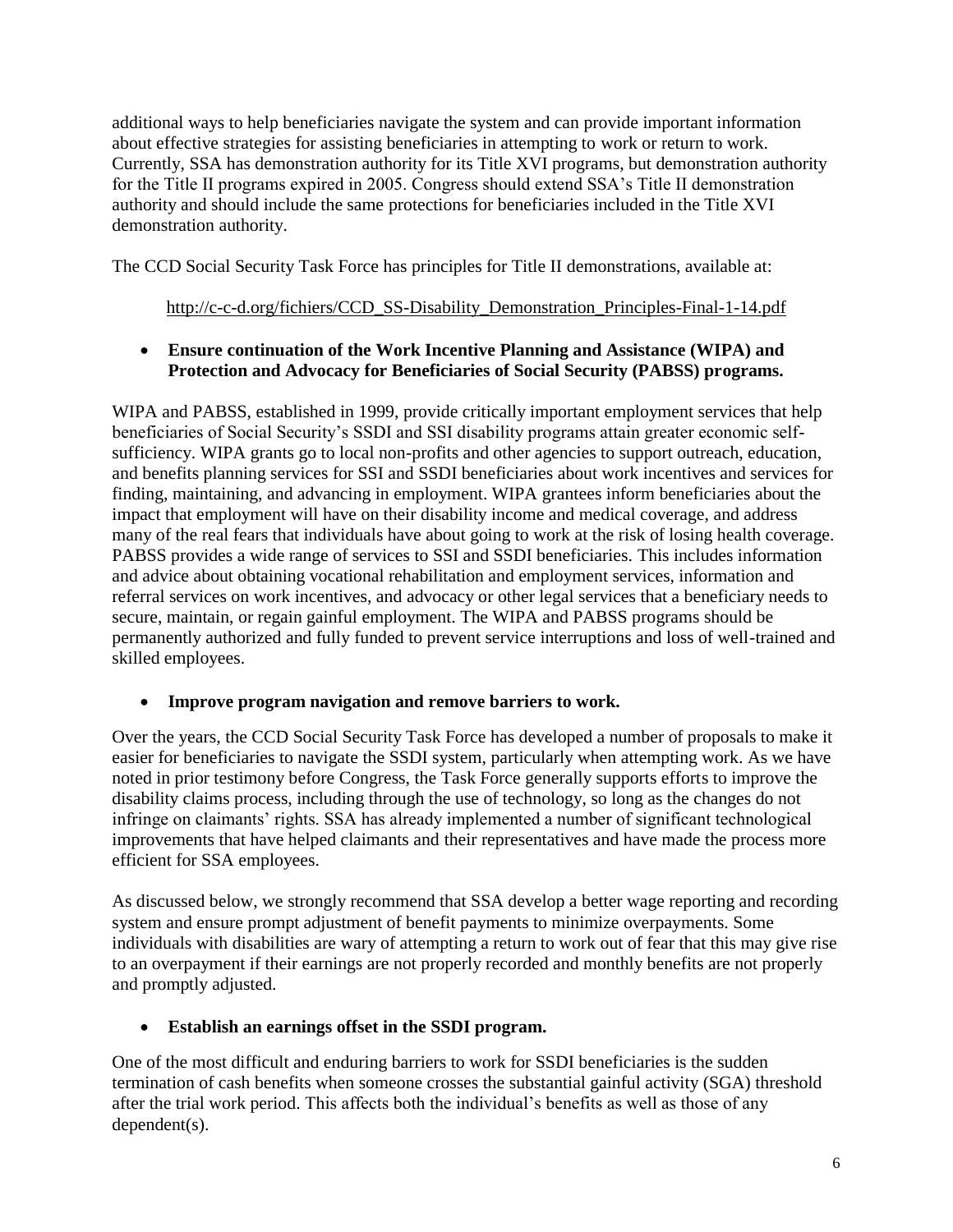The CCD Social Security Task Force has long been on record supporting the creation of a benefit offset in SSDI to eliminate the work disincentive created by the cash cliff and create a ramp off of benefits to better support return to work for beneficiaries. There is over 25 years of experience regarding the effects of an offset on beneficiaries from the SSI program under the Section 1619 program, which Congress made permanent in 1987 following a demonstration period of 7 years. Combined with the results of the 4 state pilots undertaken in the early 2000s in SSDI, there is ample evidence that Congress should enact a benefit offset in SSDI.

Last year, in response to a request by Majority staff of the House Ways and Means Social Security Subcommittee, the CCD Social Security Task Force developed a unified SSDI benefit offset proposal. We have shared and discussed our proposal with both the Majority and Minority Subcommittee staffs. Our proposal includes the following features:

- 1. Benefit offset level: \$1 benefit offset for every \$2 of earnings over the earning disregard threshold.
- 2. Earning disregard threshold: Initial earning disregard should be set *no lower than* the current law Trial Work Level (TWL) period earning threshold of \$780 for 2015 (if adopted in 2016 or after should begin with scheduled TWL earning threshold for that year). The earning disregard threshold for SSDI should be indexed in the same manner that TWL is currently indexed annually.
- 3. The earned income disregard in the Supplemental Security Income (SSI) program should also be increased to the level it would be at if it had been indexed since its inception. The earned income disregard in the SSI program should be indexed after it is increased. For example, the CCD Social Security Task Force is supportive of the approach taken by the Supplemental Security Income Restoration Act (\$112 general income disregard, \$364 earned income disregard).
- 4. Eliminate the Trial Work Period and Extended Period of Eligibility. Rather, earnings should never cause a SSDI beneficiary's eligibility to be terminated. Instead, benefit eligibility should be put in suspension in any month that a beneficiary's earnings rise to the level that no benefit is payable. A SSDI beneficiary's eligibility should only be terminated if the individual has medically improved and no longer has a disabling impairment according to the Title II definition of disability.

The proposal includes other administrative and work incentives proposals. Our full proposal is available at:

#### [http://www.c-c-d.org/fichiers/CCD\\_Final\\_Benefit\\_Offset\\_Proposal.pdf](http://www.c-c-d.org/fichiers/CCD_Final_Benefit_Offset_Proposal.pdf)

The structure and features of SSDI benefit offset proposals matter greatly. The CCD Social Security Task Force proposal came out of extensive research and discussion about what elements must be present to promote work while also ensuring the adequacy of SSDI benefits which have been paid for by workers with disabilities. Our proposal is a unified design, not a menu of options. Additionally, proposals that lack key elements – such as continued attachment to SSDI and Medicare – or that set the earnings disregard threshold lower than the TWL could erode the financial security of SSDI beneficiaries and their families, create new work disincentives in the SSDI program, and increase overpayment rates.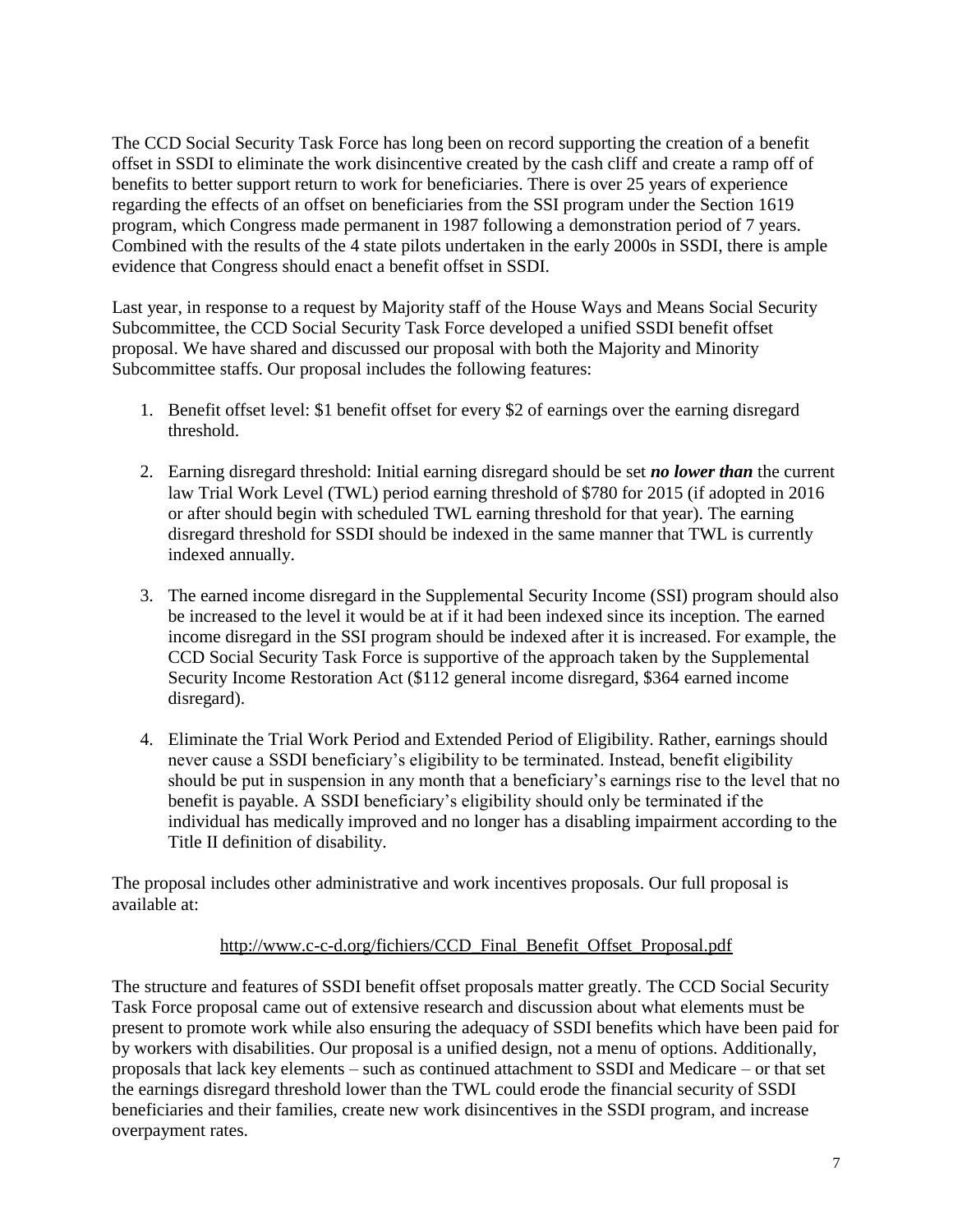### **Provide a "continued attachment" to SSDI and Medicare, for as long as a beneficiary's impairments last.**

Beneficiaries who are sometimes able and other times unable to be employed should have continued attachment to cash and medical benefits that can be activated with a simple and expedited procedure that is as "seamless" as possible.

For example, SSA has proposed the Work Incentives Simplification Pilot (WISP). Under the WISP, work would no longer be a reason for terminating SSDI benefits. SSA would continue to pay cash benefits for any month in which earnings were below the established threshold, but would suspend benefits for any month in which earnings were above the threshold. SSA would evaluate whether this pilot simplification reduces the number of improper payments due to work, and allows the agency to redirect those administrative resources to other areas.

As noted above, "continued attachment" is also an essential feature of the CCD Social Security Task Force benefit offset proposal.

 **Preserve and strengthen programs designed to allow flexibility for people with disabilities to return to work, including programs authorized under the Ticket to Work and Work Incentives Improvement Act (TWWIIA).** 

These programs offer people with disabilities the option to try different work opportunities without risk of losing their benefits should a return to work be unsuccessful. Providing individuals with disabilities opportunities to work up to their capacity without risking vital income support and health care coverage promotes their independence and self-sufficiency.

One critical enhancement that the CCD Social Security Task Force has recommended for many years is to increase the Substantial Gainful Activity (SGA) level for all beneficiaries to be the same as the SGA level for beneficiaries who are blind.

In addition, as highlighted in testimony by the CCD Employment and Training Task Force [\(http://waysandmeans.house.gov/UploadedFiles/TTWWIIATest.pdf\)](http://waysandmeans.house.gov/UploadedFiles/TTWWIIATest.pdf), several statutory problems with TTWWIIA have yet to be addressed by Congress. Among these are the law's disconnect between its eligibility standard and Social Security's normal retirement age; the inability of those working past age 65 to participate in a Medicaid buy-in; prohibitions against Ticket holders receiving more than one ticket; and the requirement that a beneficiary wait 24 months after reinstatement to the benefit rolls before he or she can use the work incentives again. Additionally, the existing expedited reinstatement program could be improved by making the following changes: (1) eliminate the 60 month time limit; (2) provide provisional cash and medical benefits until SSA processes the request for reinstatement (current rules limit provisional benefits to 6 months); (3) ensure that SSA promptly reinstates both cash and medical benefits once the agency has approved the reinstatement; (4) explicitly recognize that people may use expedited reinstatement repeatedly; and (5) provide that beneficiaries are eligible for expedited reinstatement if they are unable to engage in SGA when they are no longer working.

#### **Reject proposals to create new work disincentives.**

The CCD Social Security Task Force strongly opposes any proposals that would create new work disincentives in the SSDI or SSI programs, including proposals to eliminate or reduce concurrent SSDI and Unemployment Insurance (UI) benefits, such as the "Social Security Disability Insurance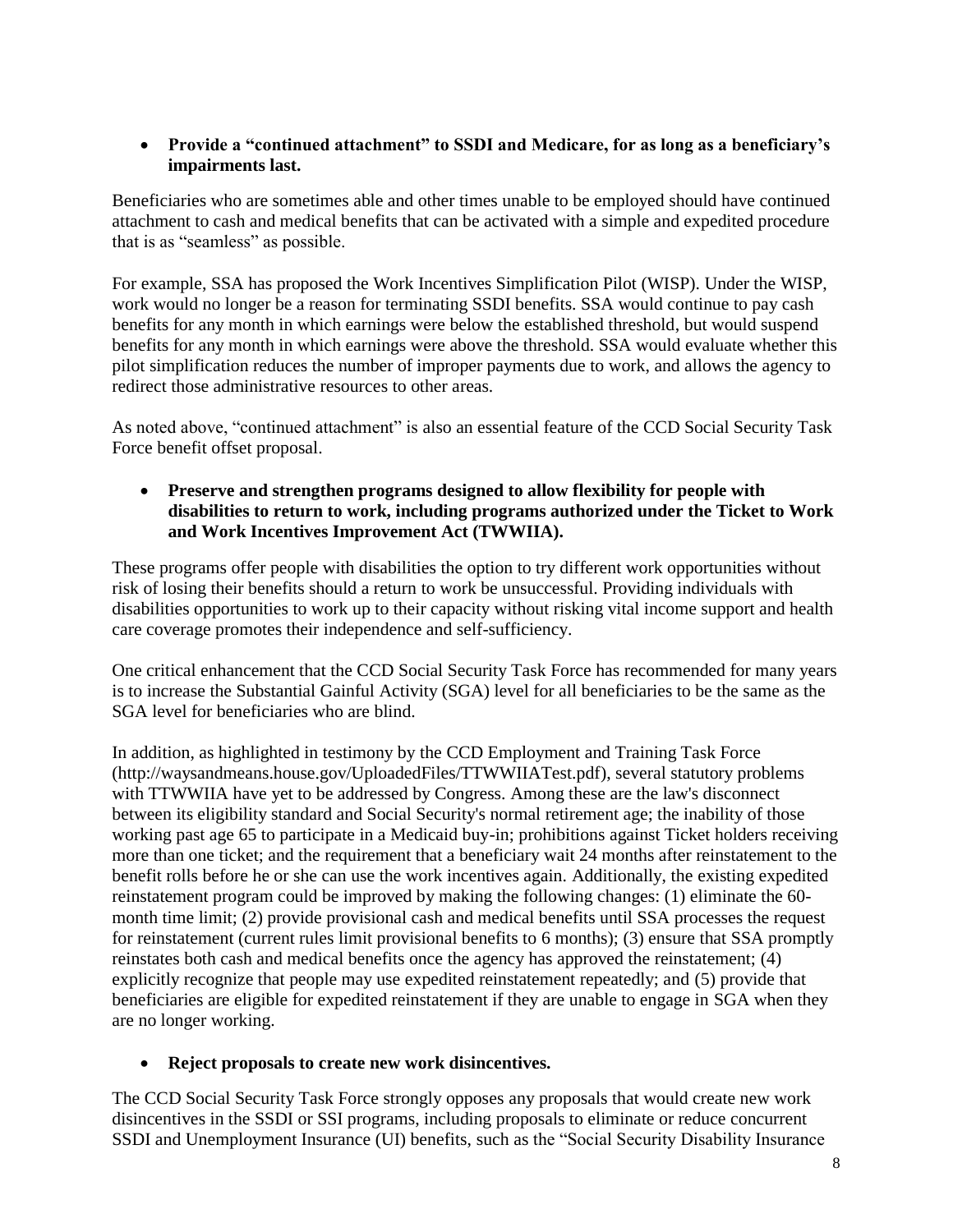and Unemployment Benefits Double Dip Elimination Act of 2015" (S. 499; H.R. 918) and the "Reducing Overlapping Payments Act of 2015" (S. 343).

As noted in a letter signed by 75 national organizations, including members of CCD, the Coalition on Human Needs, and the Strengthen Social Security Coalition, SSDI and UI are vital insurance systems, paid for by workers and their employers, and established for different purposes. Receiving UI and SSDI concurrently is legal and appropriate. Proposed cuts to concurrent SSDI and UI benefits run counter to decades of bipartisan federal policy seeking to open up employment opportunities for SSDI beneficiaries. These proposed cuts single out SSDI beneficiaries, treating them differently from other workers insured under the UI program, and penalize SSDI beneficiaries who have attempted to work by cutting or putting at risk their SSDI benefits. Our full letter is available at:

## <http://c-c-d.org/fichiers/CCD-Letter-DI-UI-03-17-15FINAL.pdf>

**Improve the rules for impairment-related work expenses (IRWE).**

Under current program rules, beneficiaries can deduct from earned income the costs of IRWEs for SGA determinations. The IRWE deduction can be a significant work incentive by allowing individuals with disabilities to obtain services, medical items, and other assistance that allow them to engage in work activity. CCD proposals for revising IRWE include:

- *Apply the current SSI blindness rule to SSDI disability claimants and beneficiaries to allow the consideration of all work expenses, not only those that are "impairment-related."* Currently, for Title II and SSI disability claimants and beneficiaries, only those work expenses that are "impairment-related" are considered. However, the SSI income-counting rules for individuals who qualify based on statutory blindness are more liberal because all work expenses can be deducted, not only those that are "impairment-related." There is no public policy basis for this continued disparate treatment of people with different significant disabilities.
- *Allow beneficiaries to include their health insurance premiums as IRWEs.* This would recognize the higher costs incurred by workers with disabilities who must pay premiums for the Medicaid Buy-In or for continued Medicare after the termination of free Part A benefits.
- *Increase the SGA level for all beneficiaries to be the same as the SGA level for beneficiaries who are blind*, and maintain annual indexing of the SGA to adjust for inflation and cost of living increases.
- **SSA must receive sufficient administrative funding in order to process earnings reports timely and adjust benefits as appropriate.**

When a disability beneficiary goes to work, she is required to report her earnings to SSA so that benefits can be adjusted and a work CDR performed as appropriate. If the earnings report is processed in a timely manner, benefits are adjusted and no overpayment results. However, if SSA lacks the staff capacity required to process earnings reports in a timely manner, beneficiaries who have earnings from work are likely to receive overpayments despite reporting their earnings timely to SSA. The longer the delay in processing, the larger the overpayment will be. According to Acting Commissioner of Social Security Carolyn Colvin in testimony delivered to the Social Security Subcommittee of the House Committee on Ways and Means in January 2012, SSA has allocated additional resources to work CDRs, targeting cases with the oldest earnings reports—those more than a year old – but that the agency still has a significant backlog of medical CDRs. Acting